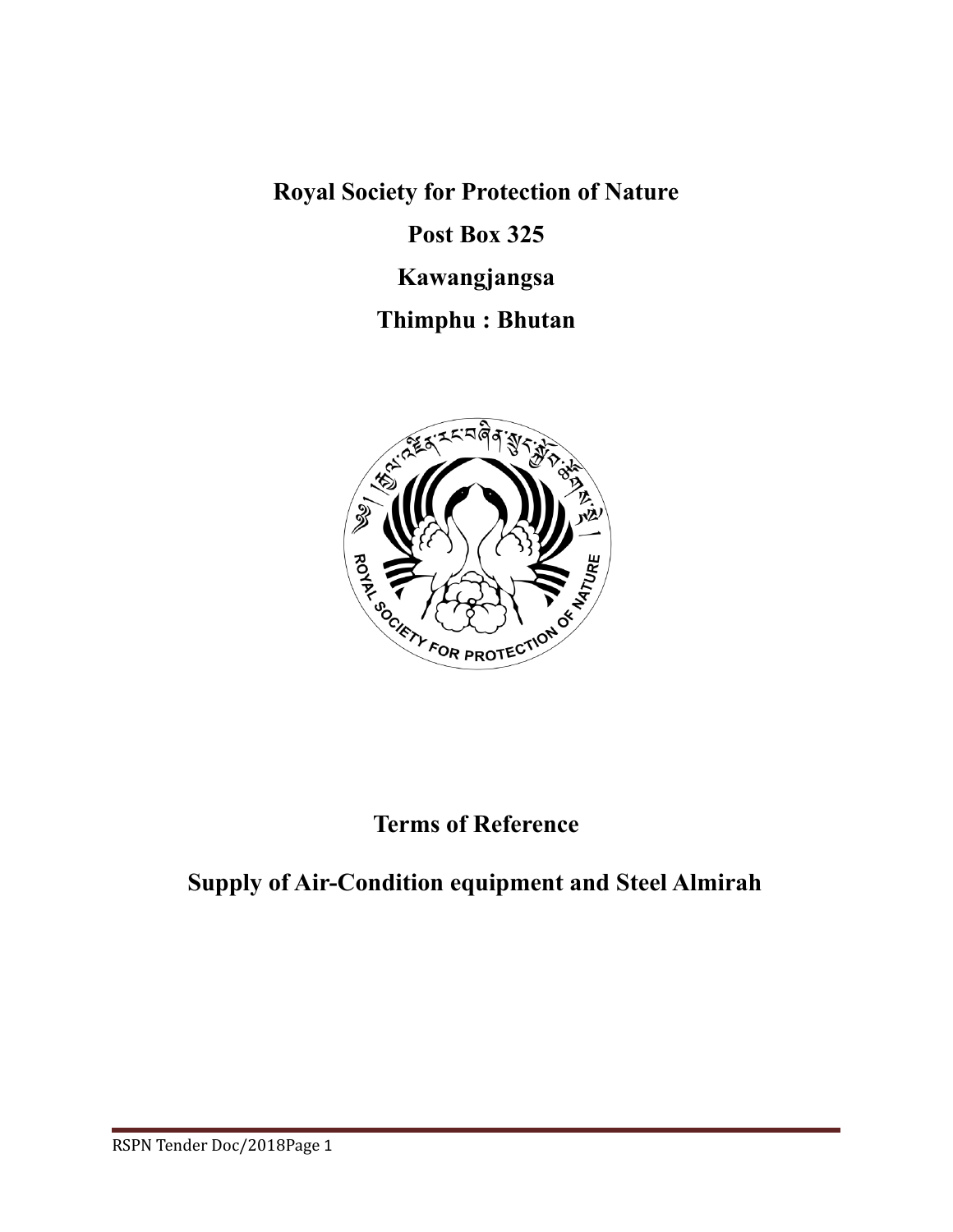#### **1. Introduction**

The Royal Society for Protection of nature (RSPN), Thimphu (hereinafter referred to as "*RSPN*") is a Public Benefit Organization registered under the Civil Society Organization Authority Act 2007 of Bhutan.

The Royal Society for Protection of Nature invites quotations from interested and eligible suppliers for supply of Air-condition and Godrej Almirah as specified under Specification.

#### **2. Definitions:**

- a. **"***Supplier***"** shall mean the successful Bidder.
- b. **"equipment"** shall mean the items in the list attached in this bid document.

### **3. Scope of work**

The successful bidder shall supply and install the items at the White-bellied Heron Conservation Center (WBH-CC) at Chachey Dovan, Tsirang Dzongkhag. as specified in the list attached.

## **4. Eligible Bidders**

The invitation for bids is open to all the Suppliers/Dealers holding a valid Trade License issued by Ministry of Economic Affair, Royal Government of Bhutan. Any bids unaccompanied with such license shall be rejected outright.

The bidder shall furnish the following documentary evidence;

- a. Valid Trade license
- b. Tax Clearance Certificate
- c. A record of similar task carried out in the country in the last 1 year produce certificate from client end for the same.

## **5. Cost of Bid Document**

The cost of Bid Document is **NU 200.00** (non-refundable) and the Bidder shall bear all costs associated with the preparation and delivery of its Bid to the Purchaser. The Purchaser shall in no case be responsible or liable for these costs.

### **6. Bid Submission**

The Bidder shall submit the original Bid in a sealed packet clearly marked as **"AC equipment"** addressed to: Executive Director, Royal Society for Protection of Nature Post Box No. 325 Kawajangsa : Thimphu

Any bids received by the Purchaser after the deadline and specified time will be declared as "**LATE**" and will be returned intact to the Bidder.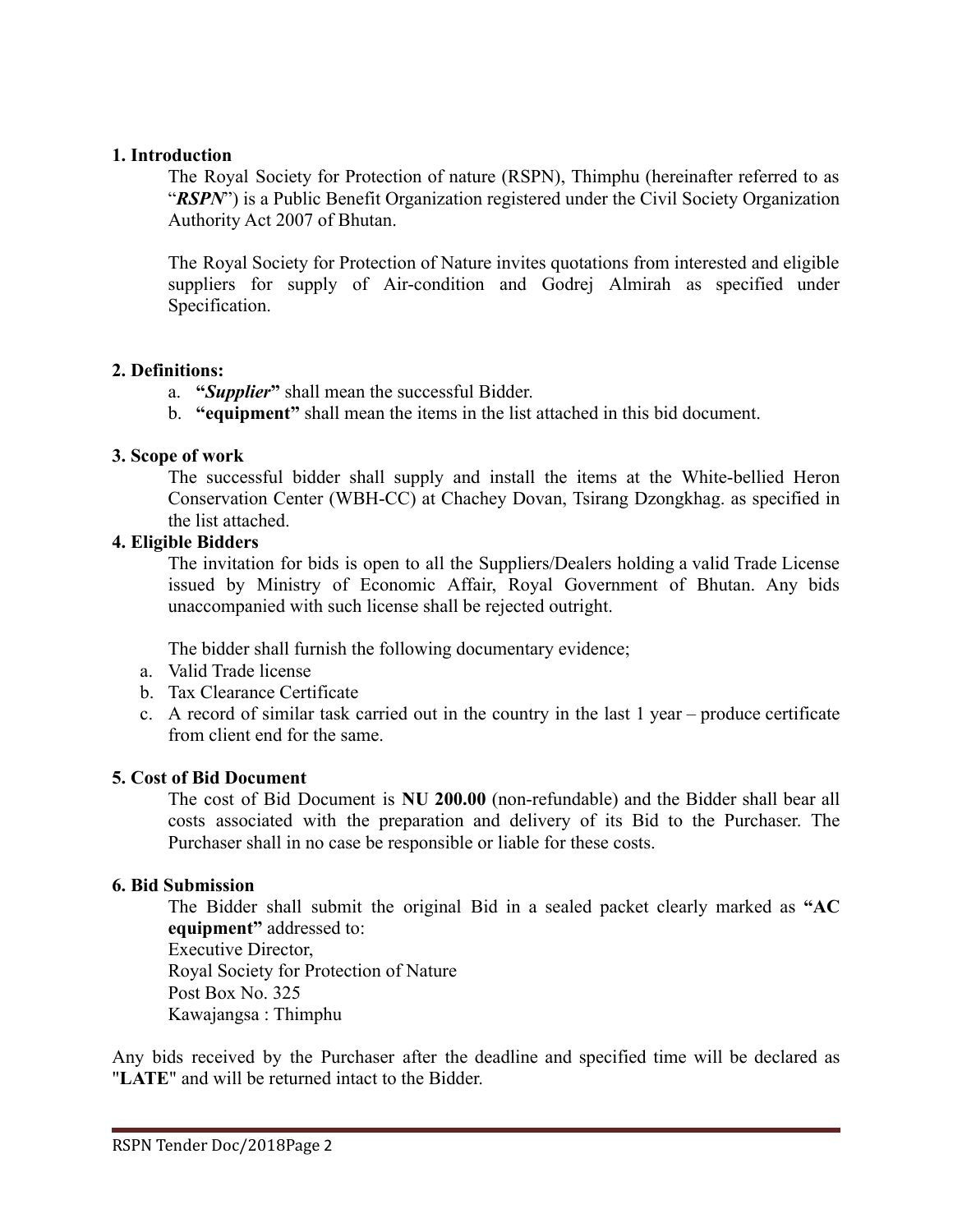#### **7. Validity of Bid**

The Bidder's Bid validity period shall be 60 days.

#### **8. Bid Security (EMD)**

- a. The Bid should be submitted along with Bid Security of Nu.50,000/- denominated in Ngultrum in any forms of Banker's Certified Cheque / Demand Draft /Cash Warrant favoring the Executive Director, Royal Society for Protection of Nature, Thimphu drawn on Bank of Bhutan Ltd.
- b. The Bid submitted without the Bid Security shall be rejected straight away by the Purchaser as non-responsive.
- c. The Bid Security of the successful Bidder shall be returned after the successful Bidder has signed the Contract and furnished the required Performance Security.
- d. The Bid Security shall be forfeited:
	- i. if a Bidder withdraws Bid for any reason at the time of opening of bids; or
	- ii. if a Bidder withdraws its Bid during the period of Bid validity (60 days) specified by the Bidder; or
	- iii. if the successful Bidder fails to:
		- 1) sign the Contract; or
		- 2) furnish a Performance Security

### **9. Deadline for Bid Submission**

- **Day : Tuesday**
- **Date : 3rd May 2022**
- **Time : 12.00 noon**

#### **10. Bid Opening**

The Purchaser shall open bids in presence of bidders' representatives who choose to attend on:

**Day : Tuesday**

- **Date : 3rd May 2022**
- **Time : 2.30 PM**

**Venue: RSPN Head office**

#### **11. Delivery of Goods**

The successful Bidder shall supply and deliver the materials **30 days** from the date of Supply Order.

#### **12. Quantity & Specifications**

The successful Bidder shall supply the goods as per the attached specification and details. **13. Unit Price**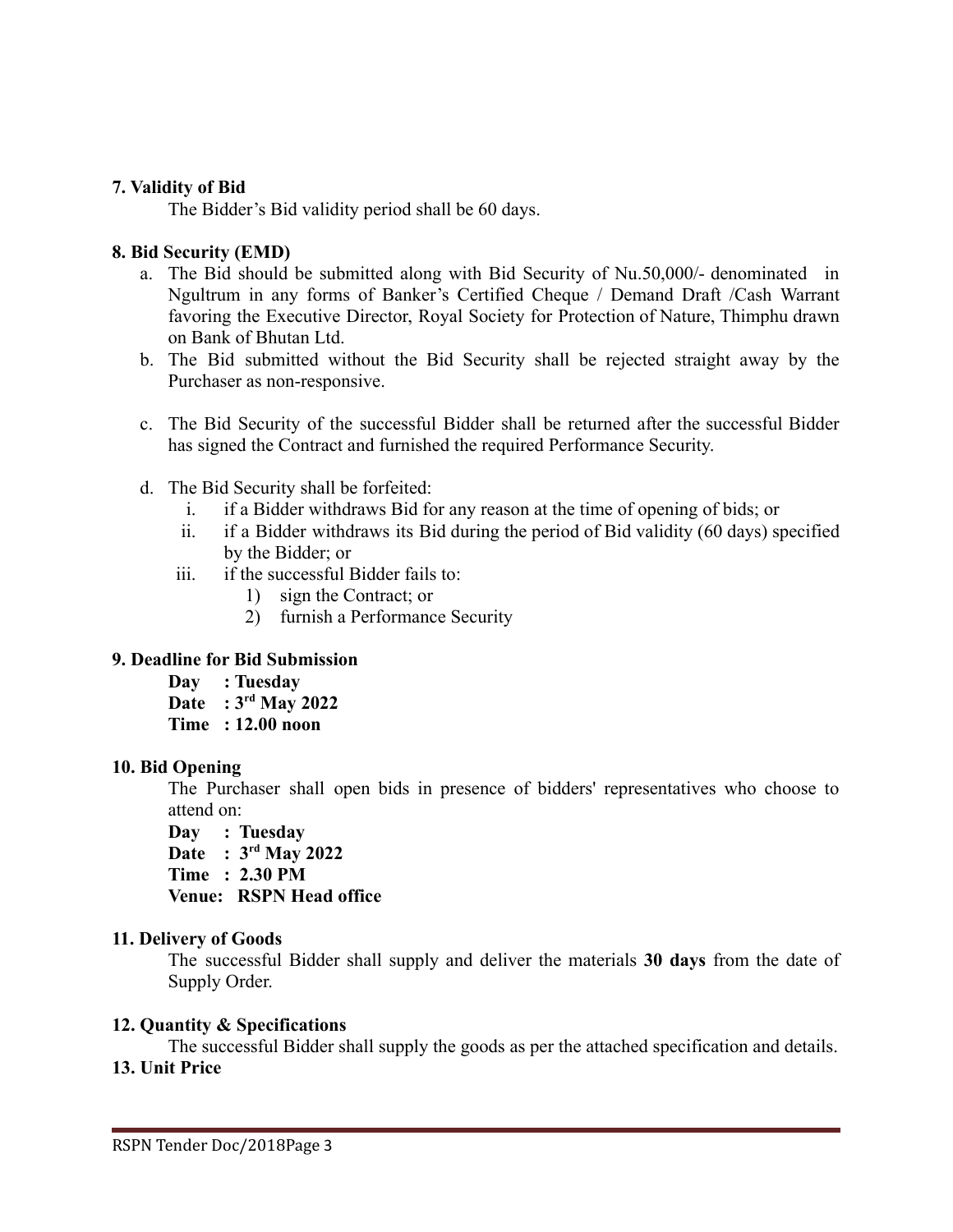The Bidder shall quote the unit price of the goods in terms of **CIF** Thimphu, Bhutan including all the applicable taxes and duties.

## **14. Taxes and Duties**

- a. For Goods manufactured outside Bhutan, the Supplier shall bear and pay all applicable taxes, stamp duties, license fees and other similar levies imposed outside Bhutan.
- b. For Goods manufactured within Bhutan, the Supplier shall bear and promptly pay all applicable taxes, duties, license fees and other similar levies incurred until delivery of the contracted Equipment to the Purchaser.

## **15. Terms of Payment**

- a. The Supplier's request for payment shall be made to the Purchaser in writing, accompanied by invoices describing, as appropriate, the materials delivered and upon fulfillment of all the obligations stipulated in the Contract.
- b. The Purchaser shall make payments promptly no later than thirty (30) days after the submission of verified invoice or request for payment by the Supplier, and the Purchaser has accepted it.
- c. The currencies in which payments shall be made to the Supplier under this Contract shall be those in which the Bid Price is expressed.

## **16. Tax Deduction at Source (TDS)**

The successful Bidder shall note that TDS **@ applicable item wise** on bill value will be

borne by the Bidder. The Purchaser shall issue TDS certificate.

### **17. Bhutan Sale Tax (BST)**

The successful Bidder shall note that applicable Bhutan Sale Tax (BST) on the value will be borne by the Bidder.

### **18. Purchaser's Right to Vary Quantities at Time of Award**

At the time the Contract is awarded, the Purchaser reserves the right to **increase (20%)** or **decrease (20%)** the quantity of the goods without any change in the unit price or other terms and conditions of the Bid and the Bidding Documents.

### **19. Notification of Award**

- a. Prior to expiry of the period of Bid validity, the Purchaser shall notify the successful Bidder, in writing by registered Letter or Electronic Mail or Fax, that its Bid has been accepted.
- b. Until a formal Contract is prepared and executed, the notification of award shall constitute a binding Contract.
- c. Upon the successful Bidder furnishing the signed Contract and the Performance Security, the Purchaser shall promptly notify each unsuccessful Bidder and discharge its Bid Security.

### **20. Contract Price**

a. The Contract Price shall be as specified in the Contract subject to any additions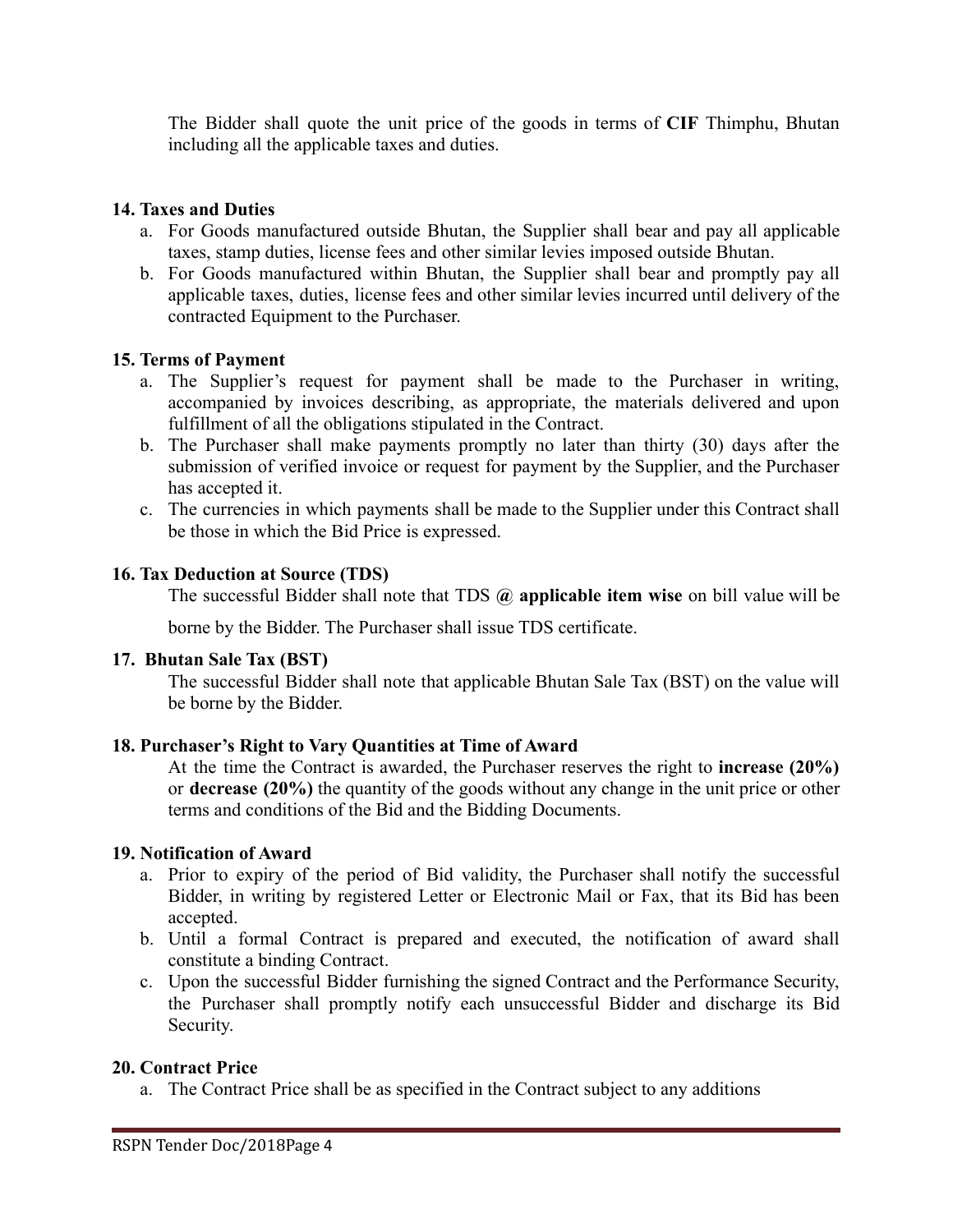and adjustments thereto or deductions there from as may be made pursuant to the Contract.

b. Price charged by the Supplier for the equipment supplied and the Related Services performed under the Contract shall not vary from the price quoted by the Supplier in its Bid.

## **21. Signing of Contract**

- a. The successful Bidder shall execute the Contract at RSPN Head Office, Thimphu, Bhutan.
- b. The Executive Director, RSPN, Thimphu, Bhutan shall be the Authorized Signatory to execute the Contract with the selected Bidder in accordance with the provisions of this Bid Document, and any other specific instructions issued by the Tender Committee.

## **22. Performance Security**

- a. Within fifteen (15) days after the notice of award from the Purchaser, the successful Bidder shall submit the Performance Security **@ 10%** of the Contract Price denominated in Ngultrum in any of the following security forms:
	- (i) Banker's Certified Cheque or
	- (ii) Cash Warrant or
	- (iii) Demand Draft.
- b. Failure by the successful Bidder to submit the above-mentioned Performance Security or to sign the Contract shall constitute sufficient grounds for the annulment of the award and forfeiture of the Bid Security. In that event the Purchaser may award the Contract to the next lowest evaluated Bidder whose offer is substantially responsive and is determined by the Purchaser to be qualified to perform the Contract satisfactorily. Such a failure shall be considered as "**Withdrawal**" and all relevant clauses shall apply.
- c. The Purchaser will retain the Performance Security for a period of **6** months with effective from the date of payment as Performance Security against defect items.
- d. If the Supplier fails to remedy any reported defect within the Warranty Period, the
- e. Purchaser shall be entitled to either encash the Performance Security or to remedy the defect at the expense of the Supplier.
- f. The Performance Security shall be discharged and returned by the Purchaser to the Supplier upon expiration of the Warranty Period.

## **23. Liquidated Damage**

The Supplier shall supply the materials within 30 days from the date of issuance of the Supply Order. Failure to supply the same within the stipulated date shall result to the deduction of penalty **@ 0.01%** per day from the total cost.

## **24. General Terms & Conditions**

- a. The Bidder must sign on every page of the Tender Document as an acceptance of the prescribed Terms and Conditions.
- b. The Procurement Committee shall not be bound to accept lowest quoted price and can accept or reject a Tender without assigning any reason thereof.
- c. The Bidder has to supply the materials in accordance to the Purchaser's specifications and to the Purchaser's satisfaction.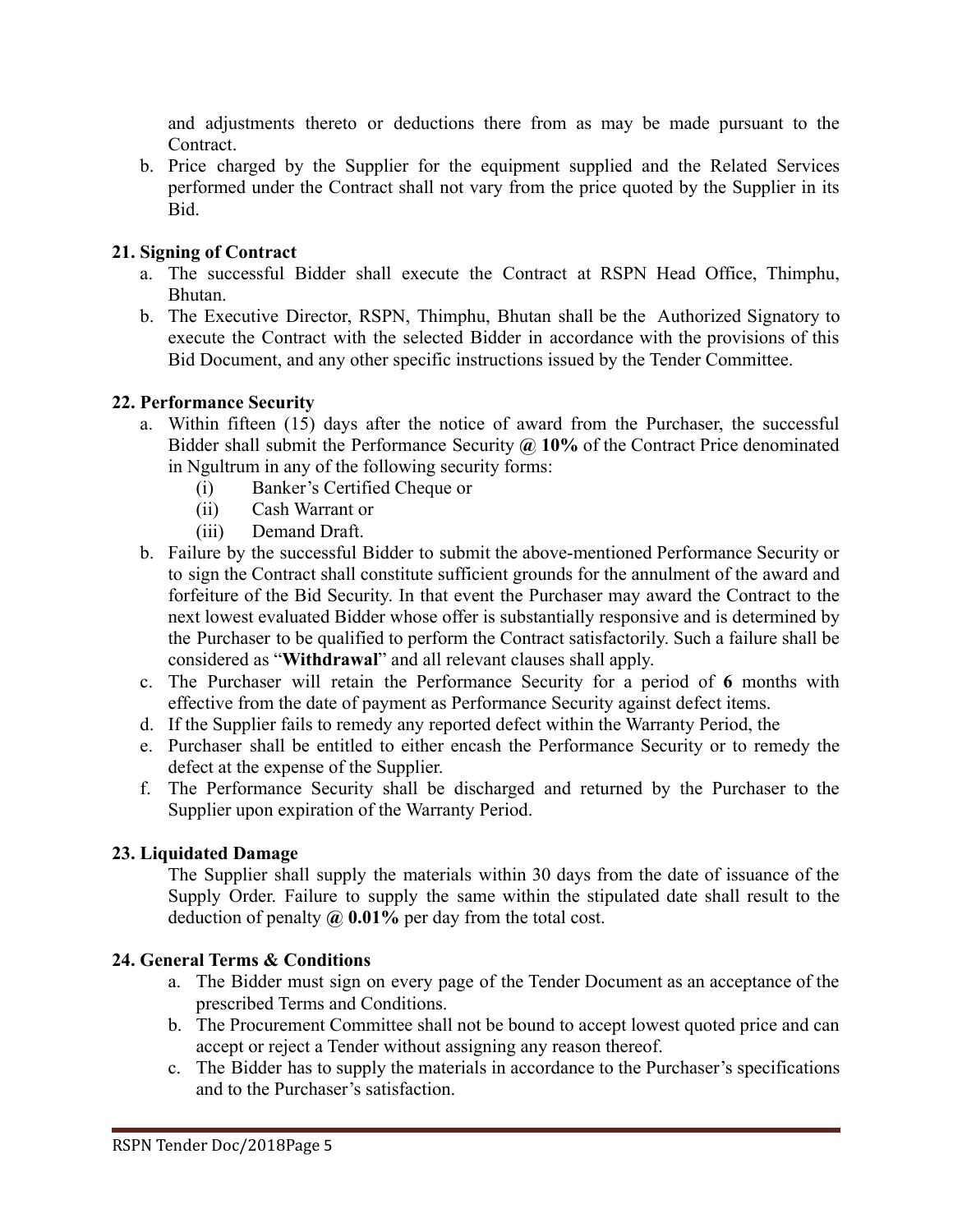- d. The Purchaser shall award the Contract to the successful Bidder whose Bid has been determined to be appropriate.
- e. An affirmative determination will be a prerequisite for award of the Contract to the Bidder. A negative determination will result in rejection of the Bidder's Bid.
- f. The Purchaser or its representative shall have the right to inspect and/or to test the products to confirm their conformity to the specifications. If found not satisfactory, the Purchaser reserves right to reject the bidders.
- g. The price quoted by the Bidder shall remain fixed and valid for 6 months from the date of bid opening and will not be subject to variation of any account.
- h. TDS will be deducted at the time of payment at source.
- i. No advance payment shall be entertained.
- j. The final payment of your bill shall be made on satisfactory completion of our supply order. No partial payment shall be entertained.
- k. Failure to supply the equipment/goods within given stipulated time will result in imposing fine as per the procurement rules of the RGoB.

## **25. Purchaser Rights**

The Purchaser reserves the rights to;

- **a.** Reject any or all Bids.
- **b.** Waive any informality in the Bids.
- **c.** Accept the Bid(s) that is or are in the best interest of Purchaser.
- **d.** Accept other than the lowest price Bid.
- **e.** Cancel the Bid at any time prior to signing of contract for any reason and without any penalty.

## **26. SPECIFIC TERMS AND CONDITIONS for equipment**

- **1.** The supplier must furnish the features mentioned in its detailed specifications document.
- **2.** The quoted rate must include all accessories required for the equipment (s).
- **3.** It should be accompanied by minimum warranty period from the date of actual delivery to this office.
- **4.** The supplier must be able to provide any required maintenance service free of charge during the warranty period.
- **5.** If the equipment ceases to function during the warranty period, the supplier must replace it with new set without any cost to this office.
- **6.** The bidder is required to furnish the Brand Name of the equipment against each item.
- **7.** The bidder (s) must include the installation charges in addition to the cost of the equipment.